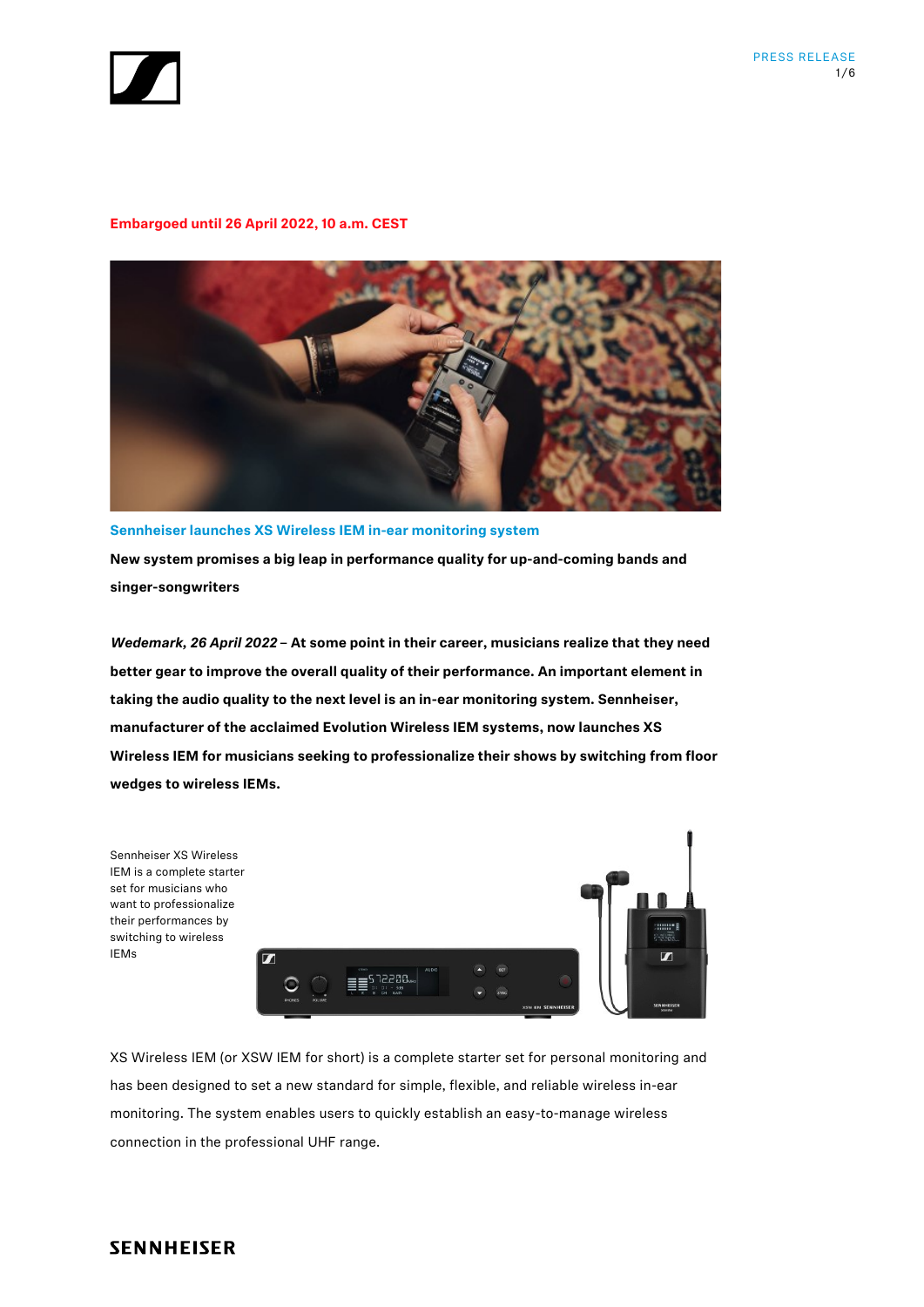

"No matter what your musical genre, whether you are rehearsing or performing live, XSW IEM will level up your sound and give you total freedom of movement," says Bertram Zimmermann, product manager at Sennheiser. "Being able to hear yourself with clarity is a pre-requisite for a great performance. XSW IEM will give you consistency, reliability, and quality audio, and will let you focus on playing and singing your best."



Hearing yourself and other band members well is a prerequisite for a great show

# **Never go back**

"Once musicians have tried out wireless in-ears, they will not want to go back to wedges," says Zimmermann. "The difference in sound is just too obvious. Hearing yourself well through floor monitors, side fills, or even the PA can be a real struggle. The sound changes constantly, especially when you move around, and is also very different from venue to venue. Trying to hear yourself better by increasing the monitor volume makes things worse, even to the point of causing hearing damage. Also, the overall sound for the audience will deteriorate substantially."

All this can take a performer away from a good rehearsal or a great show as they can neither hear themselves properly nor how they blend in with the other musicians. In-ear monitoring eliminates these problems: XSW IEM gives musicians a consistent, reliable sound that is independent of the location and their position on stage. The detail and transparency they hear helps them finetune and improve their performance. Any risk of feedback is greatly reduced.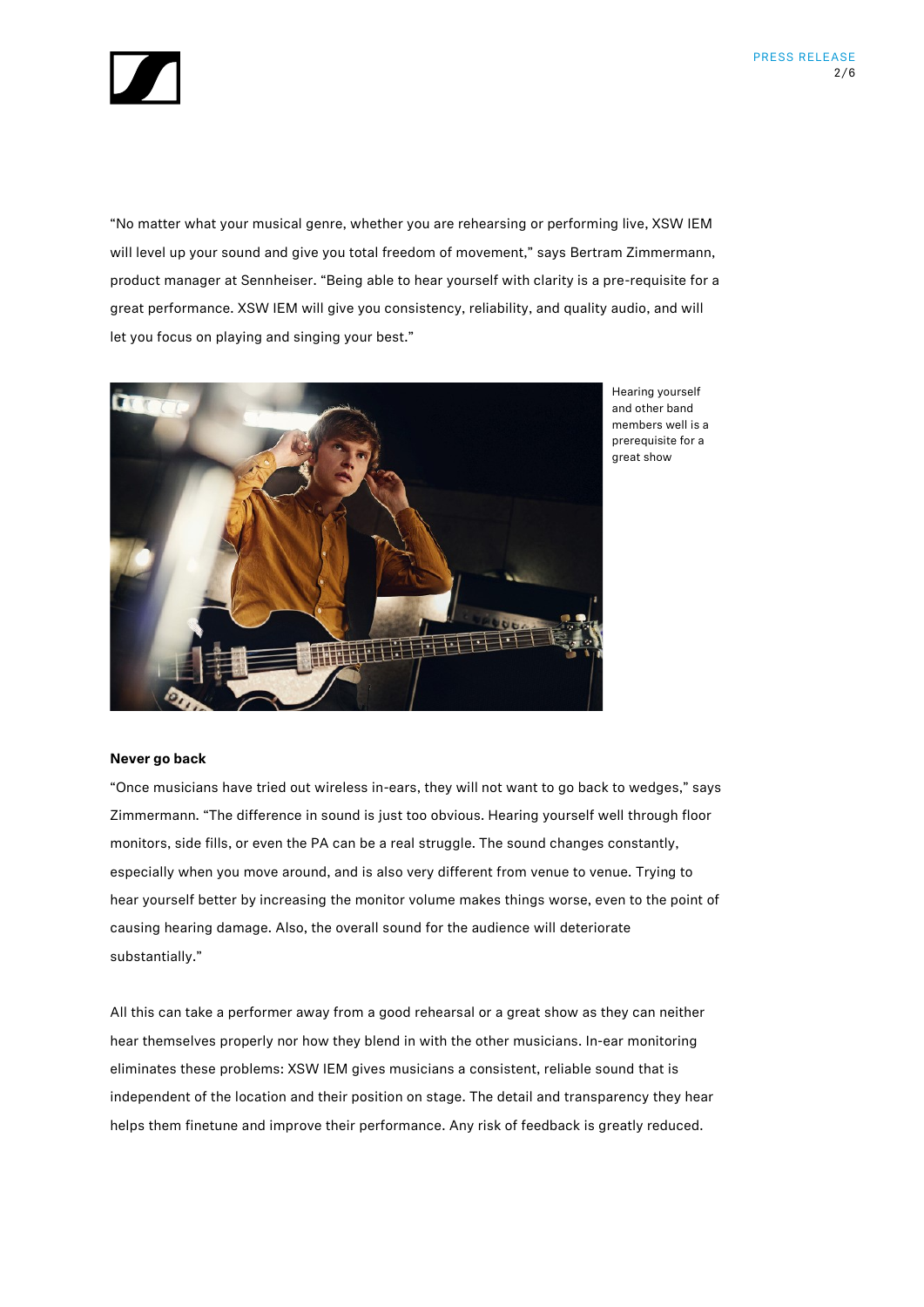

Regardless of tech experience, XS Wireless IEM systems are easy and fast to set up. They will put an end to stage clutter – and give musicians back more space in their rehearsal room.



#### **Feature-packed starter set**

XSW IEM uses the UHF band to provide a professional-level wireless connection. Aligned and pre-calculated frequency presets get musicians started with ease and in a snap. If desired, transmission frequencies can also be selected manually.

Backlit displays on both the receiver bodypack and the rack-mount transmitter help to clearly see settings even in poor lighting conditions. In addition, the system offers a limiter to protect user's hearing and a high-frequency boost to increase detail and intelligibility.

For their monitor sound, users can opt for a mono mix (one mix, and the pan control adjusts the volume for the left and right ear) or a stereo mix. The latter provides two options: With Focus mode switched off, the pan control will change the left/right volume; with Focus mode switched on, it will determine which of the two input signals will be heard louder, creating a personal mono mix tailored to the musician's needs.

An infrared sensor helps to easily sync multiple bodypack receivers to one transmitter.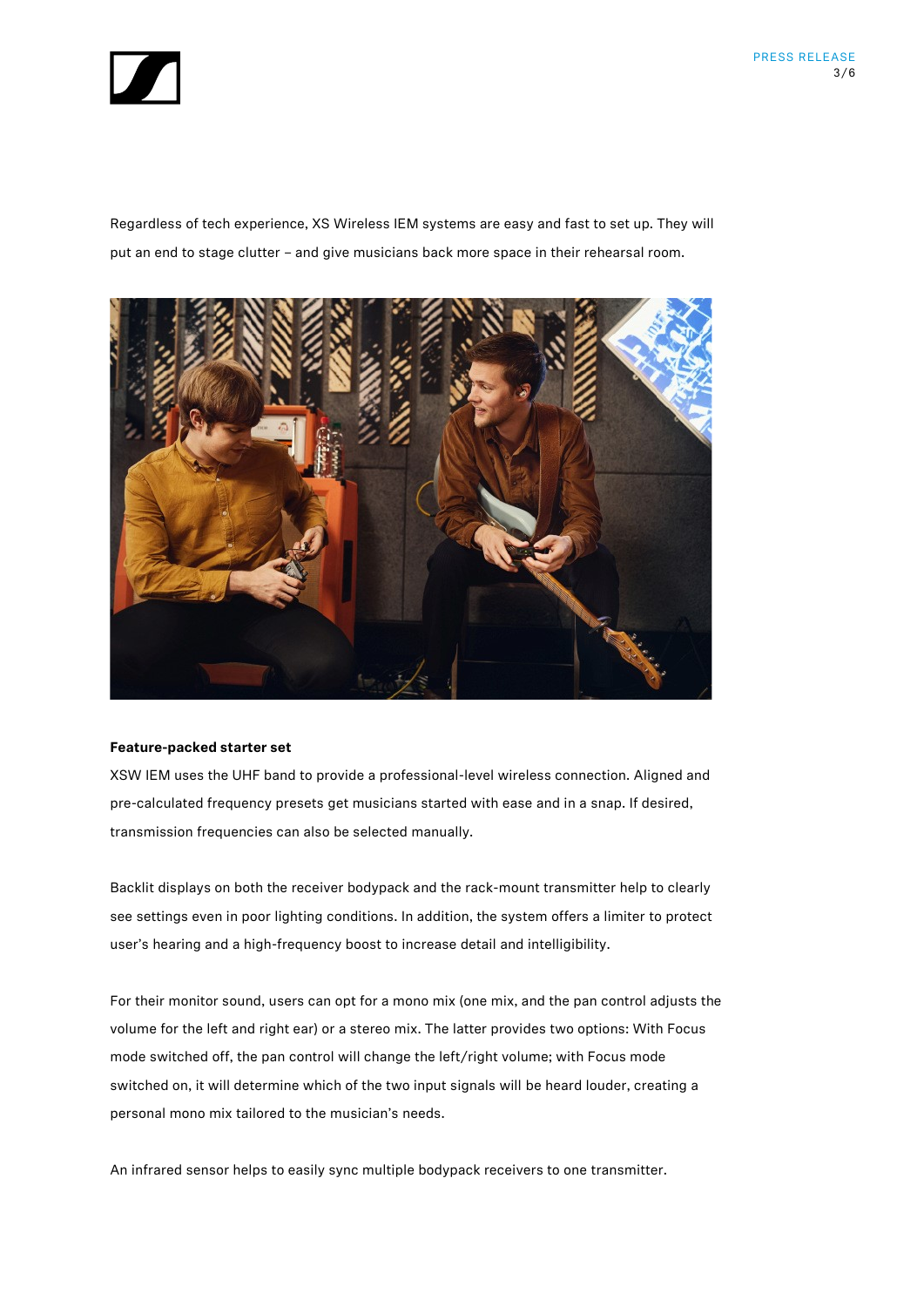

XS Wireless IEM features reliable UHF transmission and a special Focus mode to tailor monitor sound to the musician's needs. An infrared sensor helps to sync multiple bodypack receivers to one transmitter



# **What's in the box?**

XSW IEM includes a stereo bodypack receiver complete with in-ears and batteries and a stereo transmitter with antenna, rack-mount kit and a power supply with various country adapters.

When starting out, using one transmitter and any number of bodypack receivers is a very costeffective way to monitor a band's sound. At a later point in their career, they may want to create more individual mixes, and can do so by simply adding an additional IEM transmitter.

XSW IEM retails at EUR 599 (MSRP), additional receivers and transmitters at EUR 349 (MSRP) each.

XSW IEM is available in five UHF frequency ranges which are aligned with the XSW family of wireless microphones and instrument transmitters (see Technical Data below).

(Ends)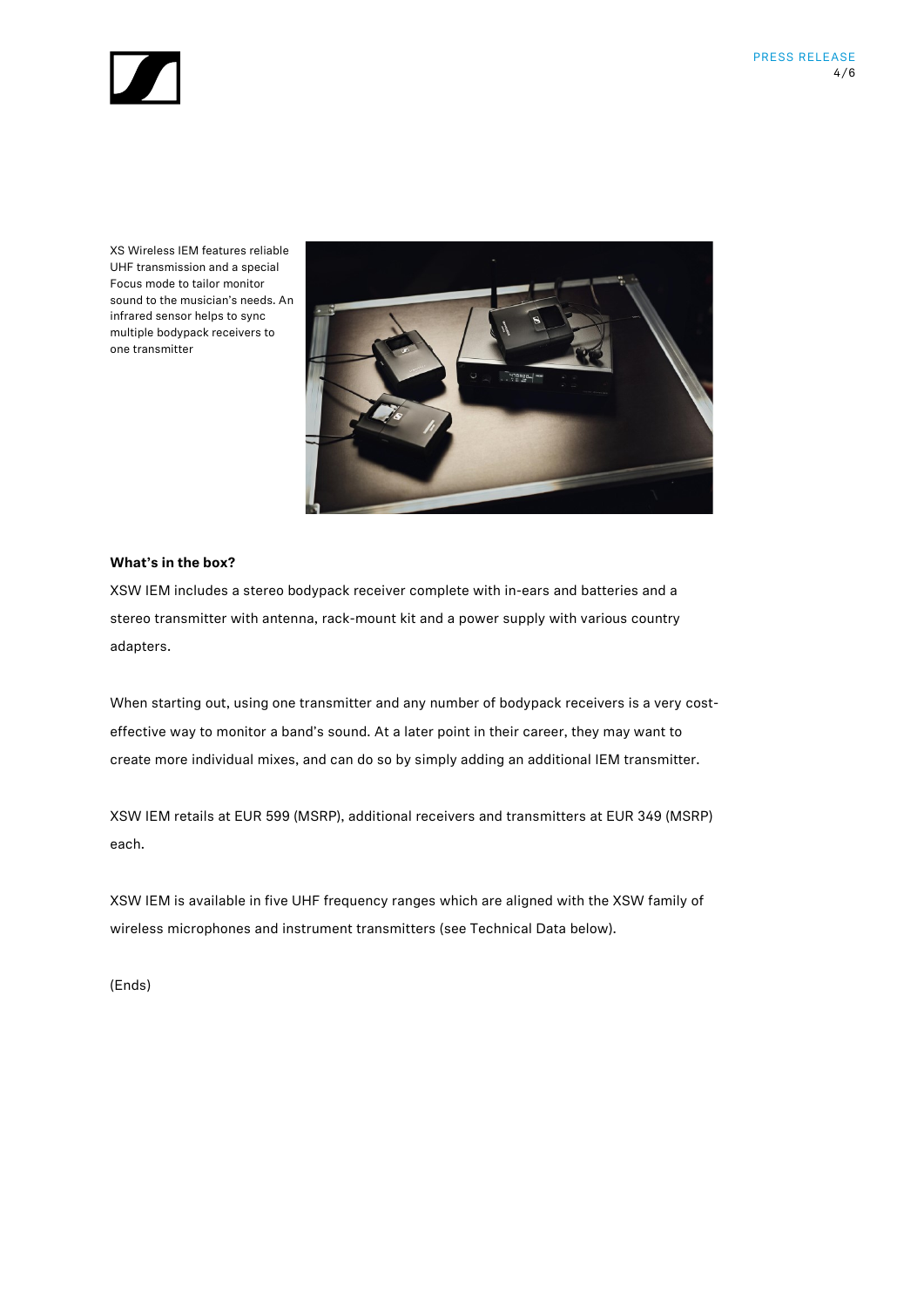

### **Technical Data**

# **XSW IEM SR Stereo Transmitter**

**Modulation**: FM stereo **Frequency ranges and max. RF power**: A: 476 - 500 MHz (30 mW) B: 572 - 596 MHz (30 mW) C: 662 - 686 MHz (30 mW) E: 823.2 - 831.8 MHz (30 mW) K: 925.2 - 937.3 MHz (10 mW) **Switching bandwidth**: up to 24 MHz **AF frequency response**: 45 Hz to 15 kHz **Audio inputs**: 2x XLR-3 / ¼" (6.3 mm) jack combo socket, electronically balanced **Total harmonic distortion (THD)**: <0.9 % **Signal-to-noise ratio**: ≥88 dB **Temperature range**: 0 °C to +40 °C **Input rating**: +12 V DC **Current consumption**: approx. 400mA (depending on volume level) **Dimensions**: approx. 200 x 128 x 42 mm **Weight**: approx. 700 g

#### **XSW IEM EK Stereo Receiver**

**Switching bandwidth**: up to 24 MHz **Signal-to-noise ratio (1 mV, peak deviation)**: ≥88 dB **Total harmonic distortion (THD)**: ≤1 % **AF output level at 3.5 mm**: 2 x 1.25 Vrms at 16 ohms **High Boost (EQ)**: +10 dB at 13 kHz **Limiter**: -10 dB **AF frequency response**: 45 Hz to 15 kHz **Temperature range**: 0 °C to +40 °C **Power supply**: 2 AA batteries, 1.5 V **Operating time**: approx. 6 hrs (depending on volume level) **Dimensions**: approx. 95 x 70 x 26 mm **Weight (incl. batteries)**: approx. 110 g